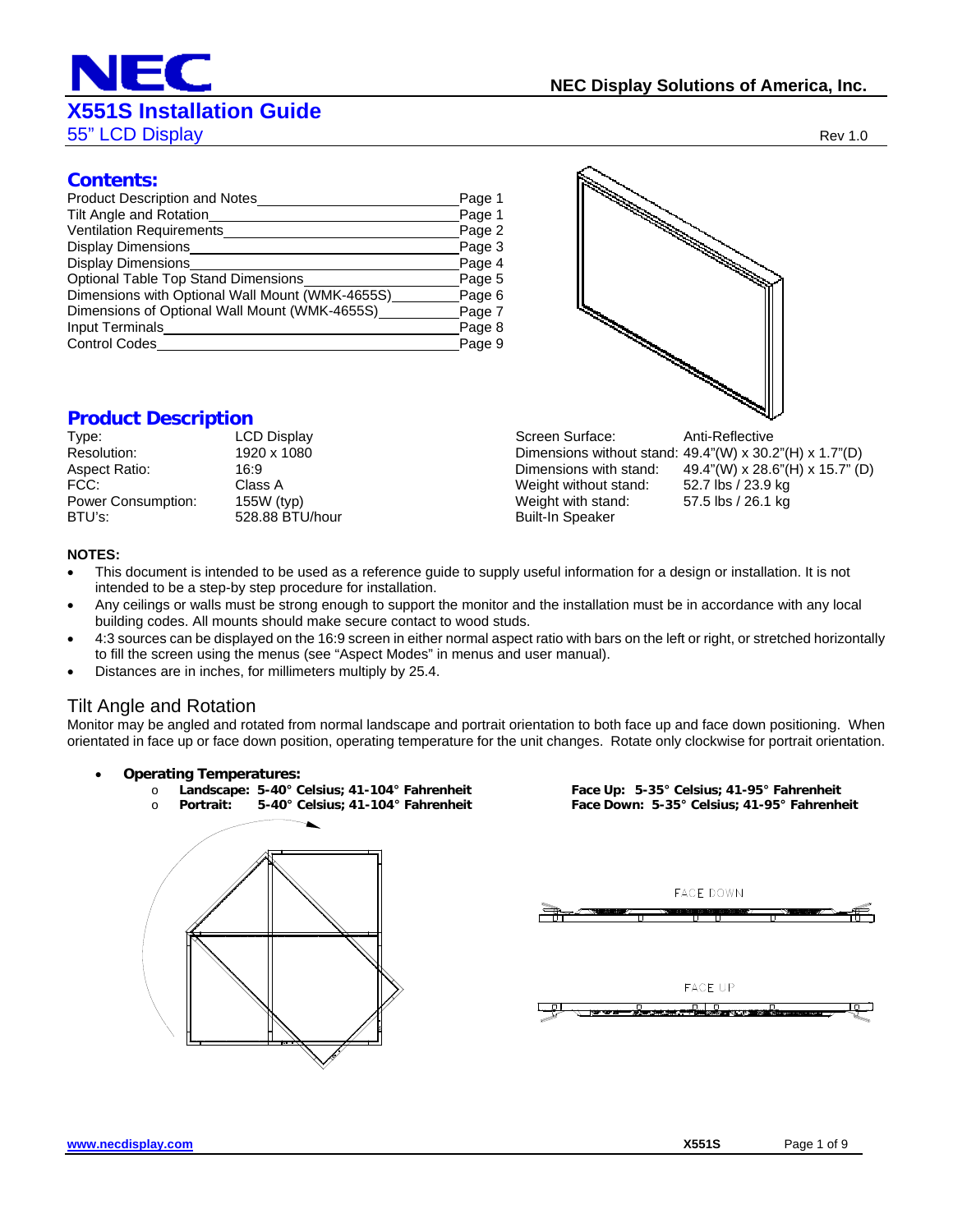

#### **Ventilation Recommendations:**

Dimensions below are minimum recommended for proper ventilation when the unit is in a recessed area.



#### **NOTE:**

*The ventilation space should not be covered or closed off at the front of the opening. If for some reason the opening needs to be covered, other means of ventilation will need to be incorporated into the design. Contact NEC for design review and recommendations.*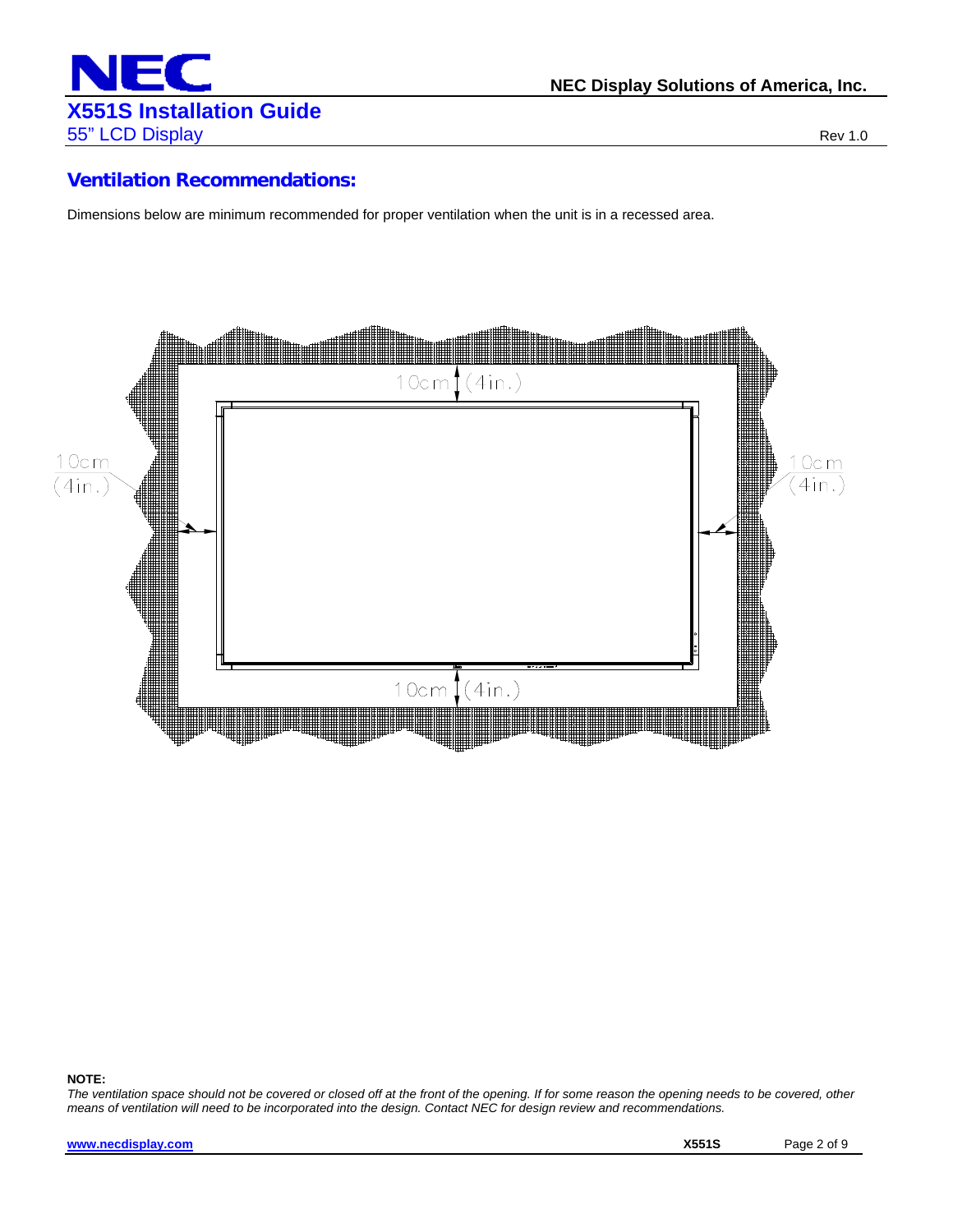

**NEC Display Solutions of America, Inc.**

# **Display dimensions:**



**Note:** *When handle is set to 'carrying' mode (out), overall depth is 2.47". When in 'thin' mode (in), overall depth is 1.70"*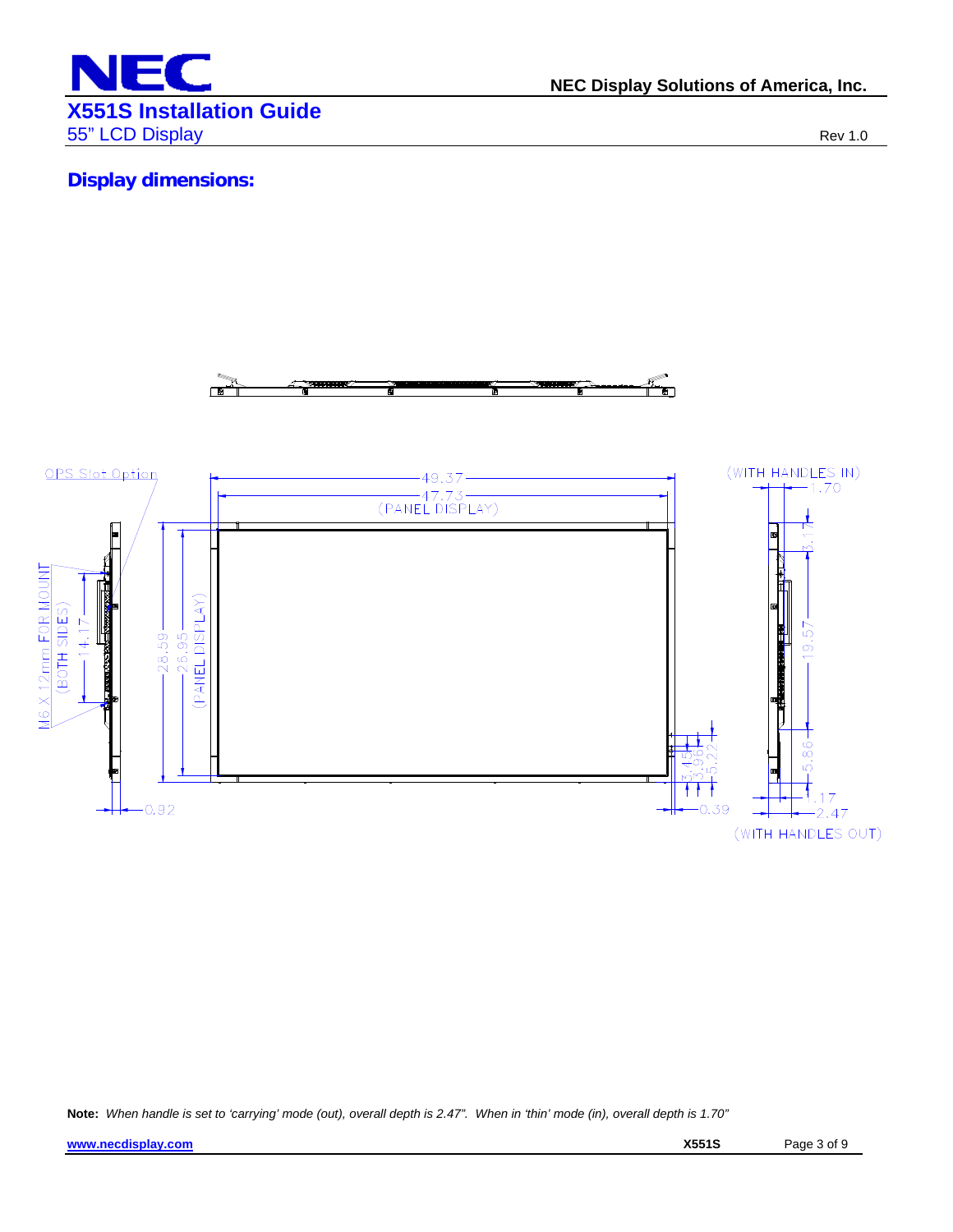

# **Display dimensions (cont.):**

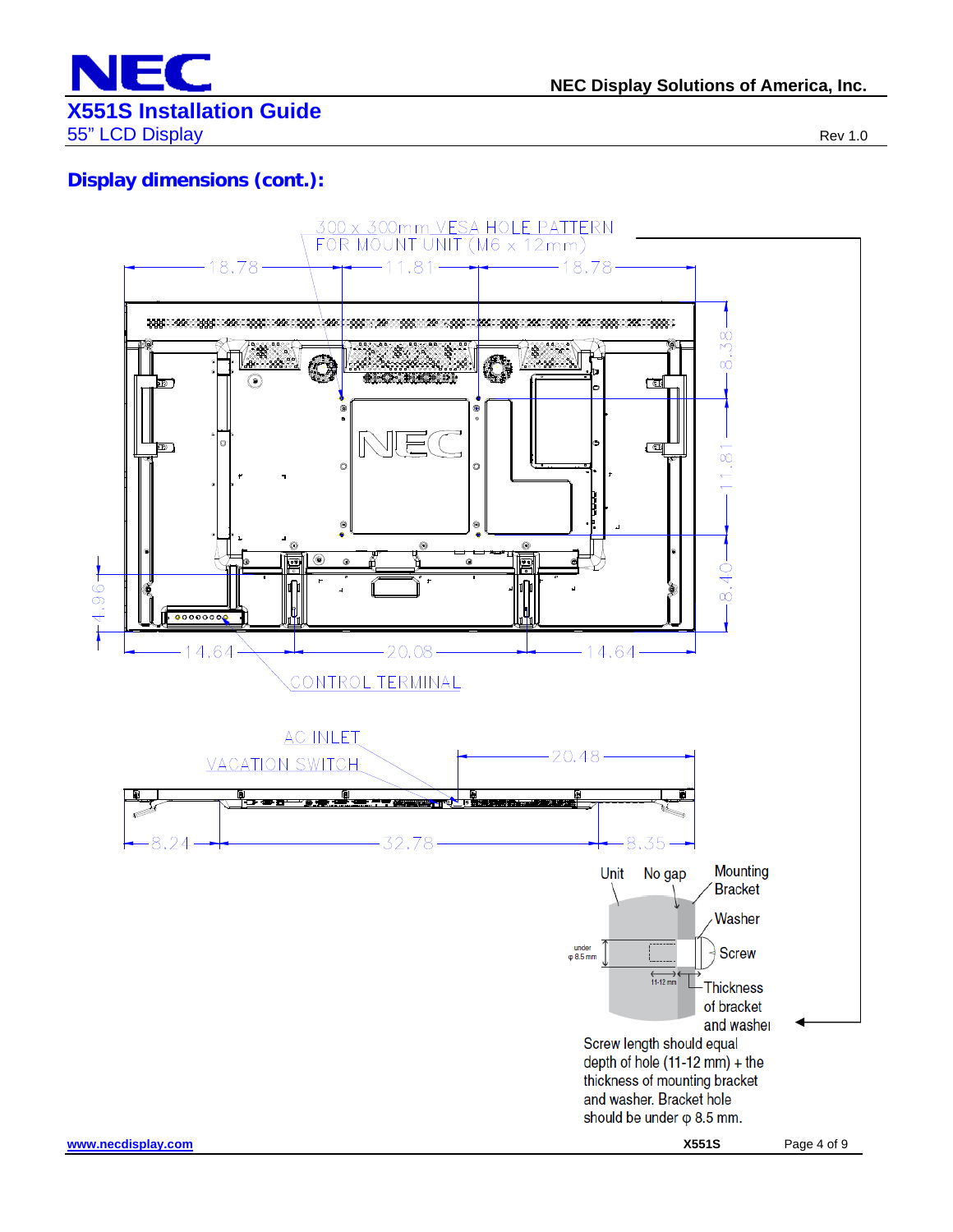

**Optional Table Top Stand Dimensions (ST-5220):** 

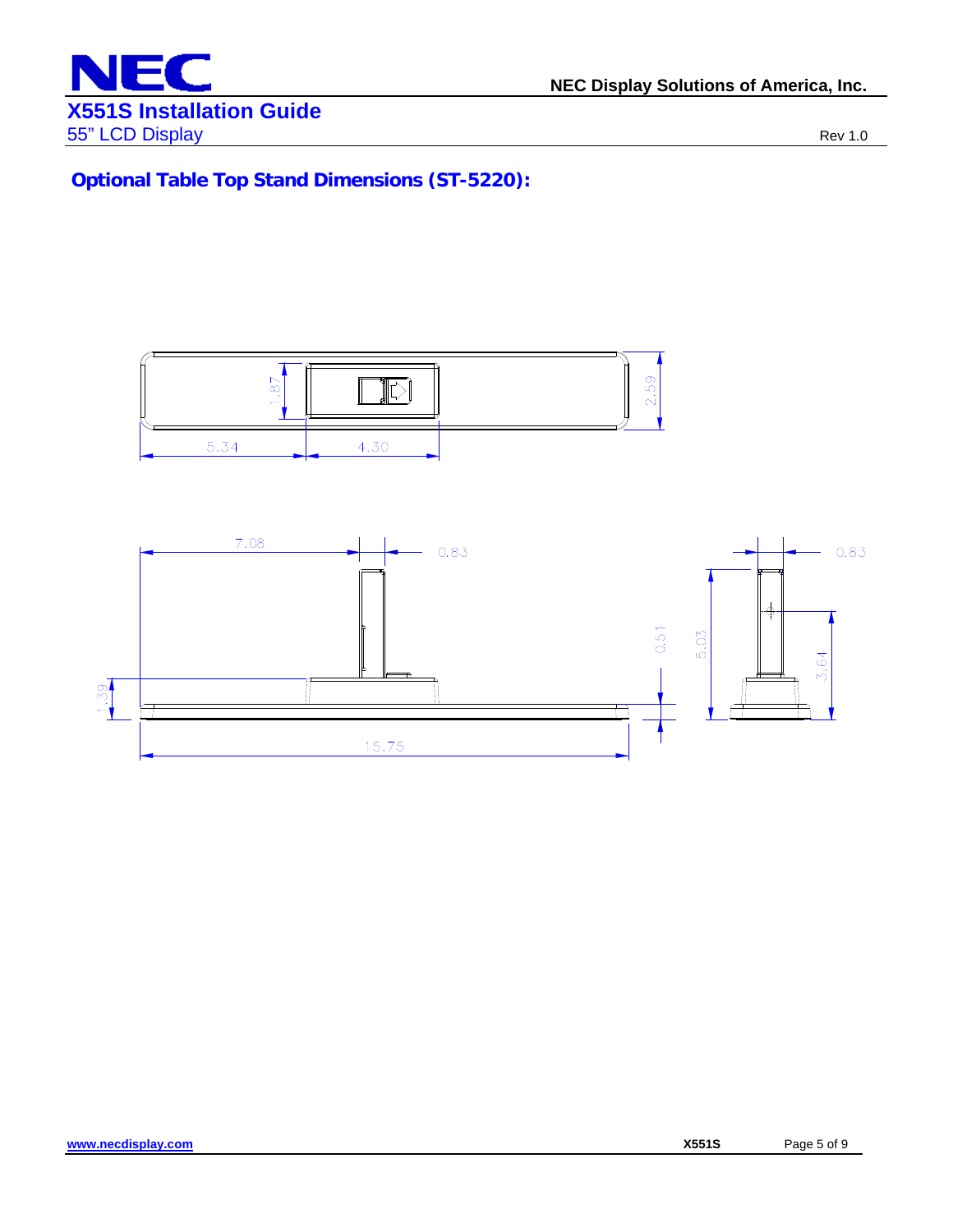

# **Dimensions with Optional Slim Wall Mount (WMK-4655S)**



# **Dimensions with Optional Slim Wall Mount (WMK-4655S) when OPS installed**



**Note:** If an OPS option card is installed, offset spacers must be utilized. See WMK-4655S manual.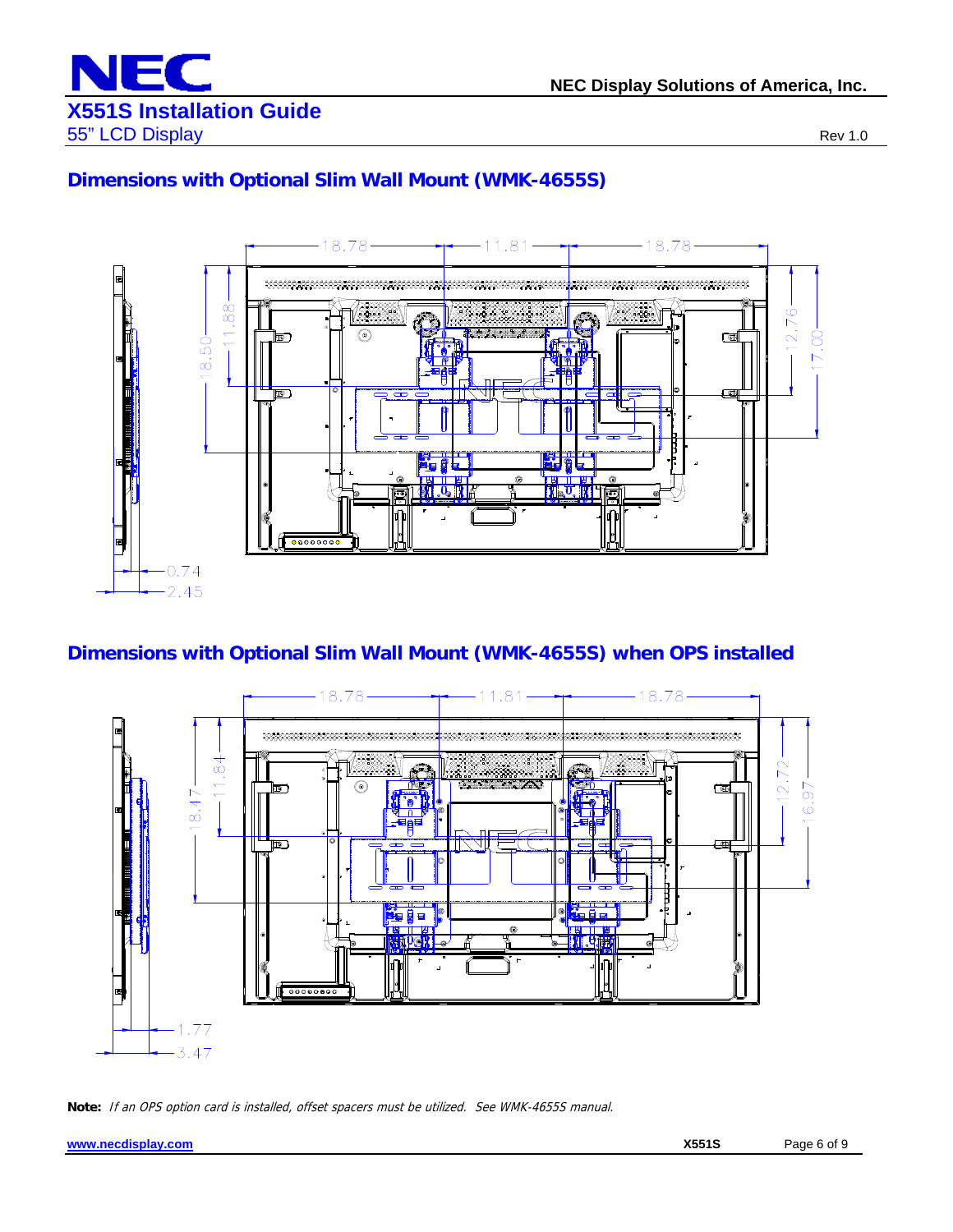

#### **Dimensions with Optional Wall Mount Kit (WMK-4655S):**



**NOTE:** *Mount shown without offset spacers*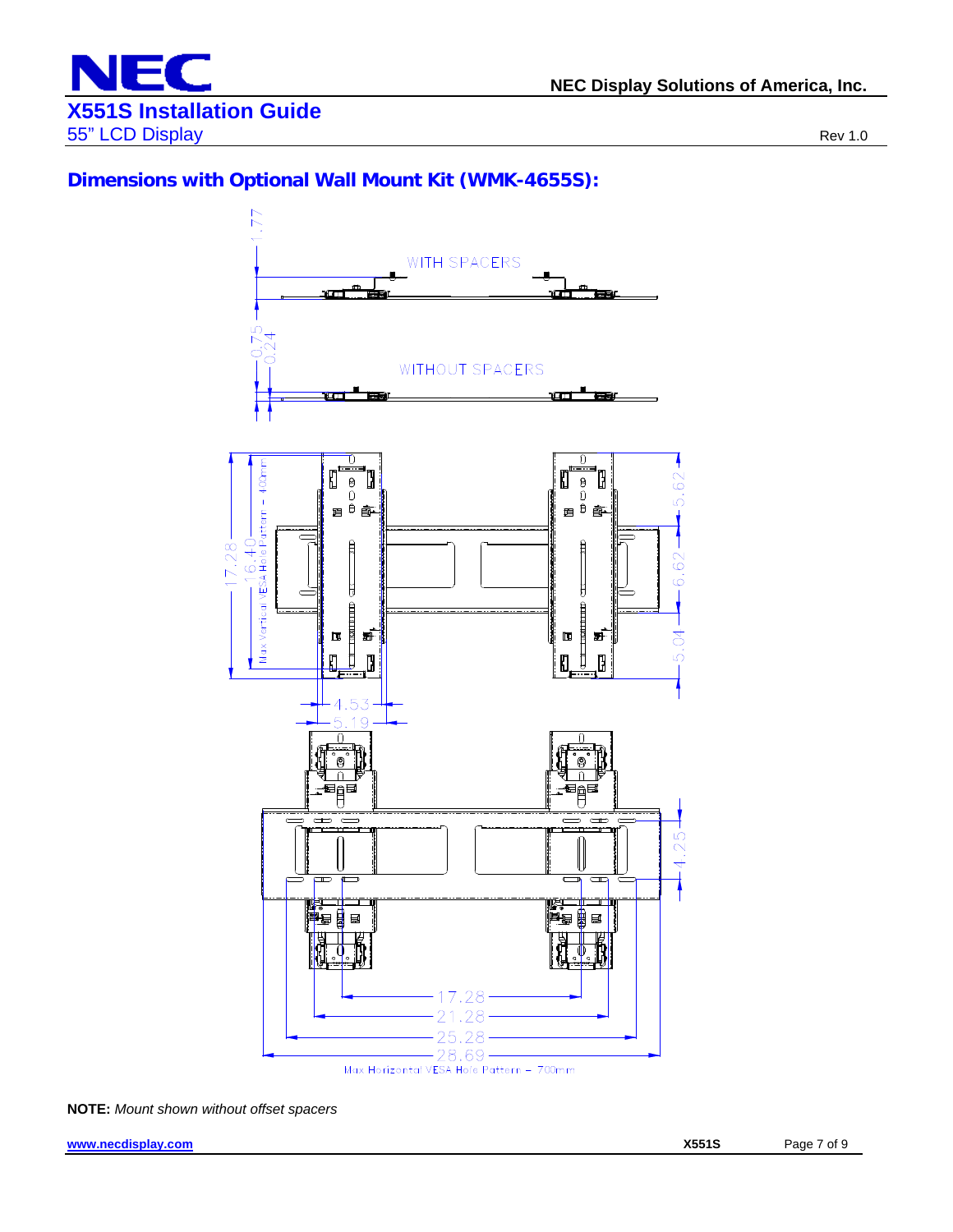

# **Input Panels:**

#### **Bottom:**



#### **Side:**



#### **Handle Positioning:**



**Note:** Handle can be adjusted per screws that are included with the monitor. Instructions are included in the manual.